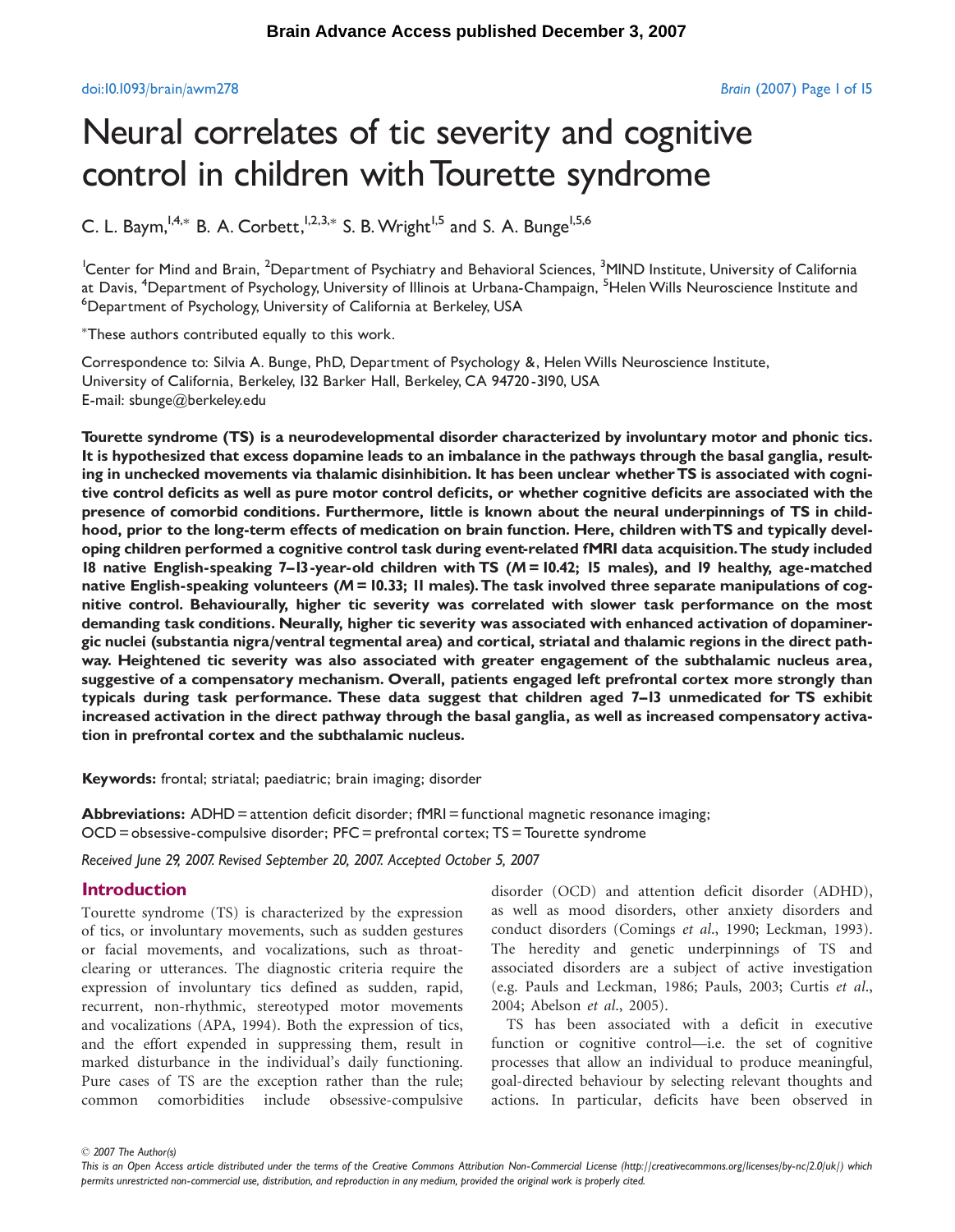inhibitory control and cognitive flexibility, two components of cognitive control (Bornstein and Baker, 1991; Johannes et al., 2001; Watkins et al., 2005). However, these studies do not conclusively demonstrate the presence of a cognitive control deficit, for several reasons. First, studies have not always considered the comorbidity profiles of TS patients. Some researchers have found that TS patients who do not additionally have OCD or another comorbid neurological disorder like ADHD are not impaired on tests of executive function (Ozonoff et al., 1998; Como, 2001; Verte et al., 2005). Second, it is a challenge to find medication-naïve patients—especially adults. Third, patients (especially adults, perhaps) are likely to engage in compensatory strategies that diminish their deficits. Indeed, one study found evidence for enhanced performance on a cognitive control task in patients with TS (Mueller et al., 2006). Fourth, it may be that some cognitive control processes are impaired, whereas others are intact. As such, it is important to determine which cognitive control processes, if any, are deficient in TS.

Widely characterized as a frontostriatal disorder, TS is believed to involve abnormalities in the neural brain structures that are important for cognitive control: prefrontal cortex (PFC) and the striatum (Albin and Mink, 2006). Clues regarding frontostriatal abnormalities in TS—or, more specifically, a disruption in corticostriatal-thalamic-cortical circuitry (CSTC; Butler et al., 2006)—come primarily from anatomical studies in adults and children (Gerard and Peterson, 2003; Pringsheim et al., 2003; Frey and Albin, 2006; Ludolph et al., 2006), positron emission tomography studies, primarily in adults (Chase et al., 1984; Baxter and Guze, 1992; Ernst et al., 1999; Gilbert et al., 2006), magnetic resonance spectroscopy (DeVito et al., 2005), and neuroscientific research on non-human animals (Saka and Graybiel, 2003). Recent studies have shown promise for the use of deep brain stimulation of several components of the basal ganglia in the treatment of patients with severe TS (Mink et al., 2006).

Peterson and colleagues (2003) conducted volumetric analyses in a large sample, and showed reduced caudate nucleus volumes in both children and adults with TS. Notably, smaller bilateral caudate volumes in childhood have been shown to be predictive of tic severity and obsessive compulsive symptoms in adulthood (Bloch et al., 2005). Additionally, other anatomical studies have shown larger volumes among patients in ventral putamen (Ludolph et al., 2006), midbrain, potentially including dopaminergic nuclei (Garraux et al., 2006), and thalamus (Lee et al., 2006). In contrast, smaller volumes in patients with TS have been found in the hippocampus (Lee et al., 2006). With respect to PFC volumes, the data have been more mixed (Peterson et al., 2001; Fredericksen et al., 2002). Based on the pattern of findings for PFC volumes in children and adults with TS relative to controls, it has been hypothesized that children who learn to effectively suppress their tics during development show increased growth of PFC, resulting in an amelioration of symptoms later in life (Gerard and Peterson, 2003).

Consistent with the anatomical findings, functional magnetic resonance imaging (fMRI) studies of TS have pointed to abnormalities in frontostriatal function (e.g. Peterson et al., 2003; Frey and Albin, 2006; Marsh et al., 2007). Disturbances in projections from PFC to the caudate nucleus or from caudate to other basal ganglia structures are thought to be responsible for the inability to suppress tics (Gerard and Peterson, 2003). To date, only a few studies have examined brain activation of TS patients either adults or children—during performance of a cognitive task (Johannes et al., 2001; Hershey et al., 2004; Serrien et al., 2005; Marsh et al., 2007) that is unrelated to tic generation or suppression (Stern et al., 2000; Bohlhalter et al., 2006).

The first fMRI study involving children with TS was recently published by Marsh and colleagues (2007). In this study, children and adults with TS and healthy volunteers performed a Stroop task during fMRI data acquisition. The patients and typicals did not differ in terms of performance on this cognitive control task, but did differ in terms of brain activation patterns. Among patients, stronger behavioural Stroop interference effects were associated with increased activation of dorsolateral PFC (DLPFC) and ventrolateral PFC (VLPFC), lenticular nucleus, thalamus and mesial PFC. In contrast, healthy individuals exhibited increased activation in right VLPFC with better performance on their task. Interestingly, within the patient group, greater tic severity was associated with increased activation in DLPFC, possibly reflecting an ineffectual compensatory mechanism (Marsh et al., 2007). While this prior study does offer insight into the mechanisms of cognitive control across children and adults with TS, it did not examine the whole brain, leaving open the possibility that there may be additional regions important for compensation. Furthermore, as many of the patients (in particular the children) were medicated, it remains unclear whether the differential patterns of activation observed between groups were attributable to Tourette syndrome itself or to changes in brain structure/function as a result of medication.

A number of lines of evidence point to dysfunctional dopamine neurotransmission in TS (Pringsheim et al., 2003; Albin and Mink, 2006). In particular, medications that block dopamine receptors are used to control tics, and a variety of anatomical measures point to abnormal dopaminergic function in TS (Albin and Mink, 2006). It is hypothesized that excess dopamine leads to an imbalance of activity in the direct and indirect pathways through the basal ganglia, resulting in involuntary movements via disinhibition of the motor thalamus (Albin and Mink, 2006). However, the precise nature of the dopamine dysfunction in TS is not yet understood. Some of the brain differences between adults with and without TS, such as decreased availability of D2 receptors in those with TS (Gilbert et al., 2006), may be indicative of compensatory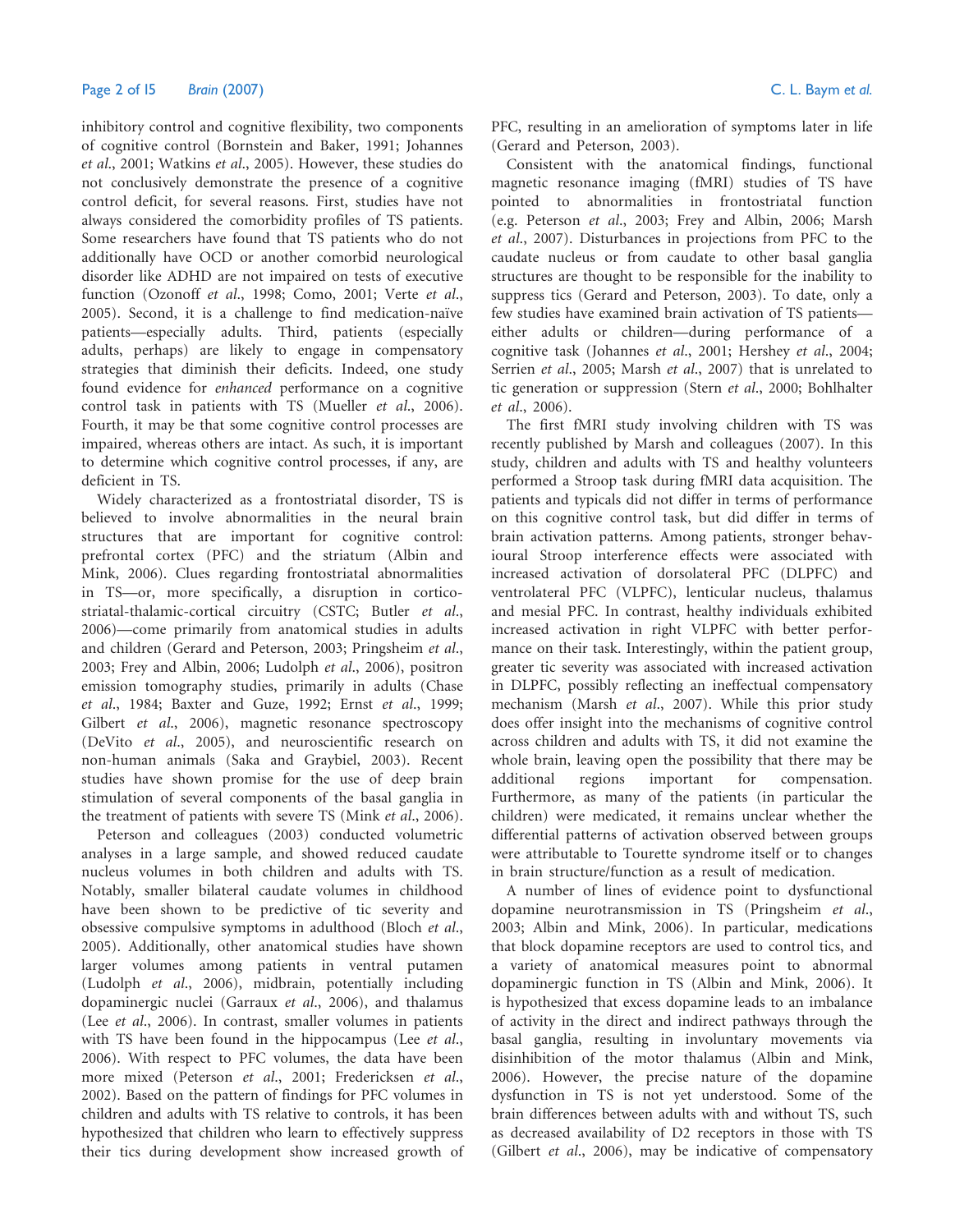#### Cognitive control in Tourette syndrome Cognitive Cognitive Cognitive Cognitive Cognitive Cognitive Control in Tourette syndrome

mechanisms counteracting the underlying disorder. Indeed, some of the differences observed between adults with and without TS may be a result of long-term use of medications, and/or the long-term consequences of voluntary and/or involuntary recruitment of compensatory brain circuits.

Several studies have found evidence of compensatory mechanisms in adults with TS: i.e. enhanced prefrontal activation in TS patients relative to healthy adults, despite similar performance levels (Johannes et al., 2001; Hershey et al., 2004). Intriguingly, as noted previously, one study showed enhanced cognitive control in adults with TS, possibly as a result of years of tic suppression (Mueller et al., 2006). If the compensatory developmental hypothesis of Gerard and Peterson (2003) summarized above is correct, it would emphasize the point that it is imperative to diagnose TS as early as possible, so as to provide children with coping strategies that could lead to beneficial long-term brain plasticity and a better long-term prognosis. These studies provide a strong rationale for characterizing brain anomalies—both anatomical and functional—in paediatric patients as well as in adults.

In our event-related fMRI study, we sought to test for differences between unmedicated children with TS and agematched typically developing children (referred to here as typicals) in terms of performance and brain activation associated with a cognitive control task. We devised a task (Fig. 1A) that included manipulations of three separate aspects of cognitive control: (i) task-switching, or the ability to properly update the currently relevant task information; (ii) response selection, or the ability to ignore competing information to select between response options and (iii) rule representation, or the ability to retrieve and use currently relevant response contingencies. By including three separate manipulations, we could assess whether children with TS were impaired on one or more of these facets of cognitive control, and examine the neural correlates of task performance. Based on the few behavioural studies of cognitive control that have been conducted in children with TS, we predicted that this group would have difficulty switching between tasks and selecting between competing response alternatives.

The task was intended to be challenging, but not overly difficult, for children aged 7–13 (Fig. 1A). Prior to MRI scanning, participants were taught stimulus-response (S-R) mappings based on 'Direction' and 'Color' rules. On Direction trials, participants were to press a left button in response to a leftward pointing stimulus, and to press a right button for a rightward pointing stimulus. On Color trials, participants were to press a left button in response to a red stimulus, and a right button in response to a blue stimulus, or vice versa.

The task-switching manipulation compared trials in which the rule was different from that of the previous trial (Switch) to those in which the rule was the same as that of the previous trial (Repeat). Demands on task-switching

were intentionally minimized on this task by the fact that participants had multiple seconds to prepare for an upcoming trial, and that they were explicitly given the rule at the start of each new trial. Nonetheless, we expected that children would have greater difficulty when switching from one rule to the other than when employing the same rule as on the preceding trial. Based on prior behavioural research (Watkins et al., 2005), we predicted that children with TS would exhibit magnified behavioural costs for Switch versus Repeat trials relative to typical children.

Finally, the response selection manipulation compared Incongruent and Congruent trials, in which the two potentially relevant features of a stimulus—its colour and orientation—were associated with different responses or the same response. Based on the prior behavioural research described previously, we predicted that children with TS would exhibit magnified behavioural costs for incongruent versus congruent trials compared with typical children.

The rule manipulation contrasted arbitrary S-R mappings (the Color rule), and non-arbitrary mappings (the Direction rule). Demands on rule representation were minimal on this task, in that the currently relevant rule was explicitly indicated on each trial. However, we still expected that the Color rule would tax rule representation more strongly than the Direction rule, because it relied on newly learned S-R associations. We did not have any predictions regarding group differences in terms of rule representation, but sought to test whether children with TS would exhibit magnified behavioural costs for Color versus Direction trials relative to typical children.

In terms of brain imaging analyses, we sought to test for signs of hyperdopaminergic transmission in patients with TS, as indexed by increased activity in the substantia nigra (SN) and/or ventral tegmental area (VTA), dopamingergic nuclei with neuromodulatory effects on widespread regions of the brain. These nuclei are located sufficiently close to one another that they are difficult to distinguish from one another (Aron et al., 2004). Thus, rather than attempting to examine the SN and VTA independently from one another, we sought to test whether the SN/VTA area would be more strongly engaged by patients with TS.

With respect to the relationship between brain activation and performance in TS, we entertained three possible outcomes: namely, that unmedicated children with TS would (i) exhibit a deficit in cognitive control, associated with specific differences in brain activation relative to typicals; (ii) exhibit no cognitive control deficits and no differences in task-related brain activation, after taking into account other comorbidities, in particular ADHD or (iii) exhibit no deficits in performance on a cognitive control task, but exhibit enhanced brain activation relative to typicals, suggestive of the engagement of compensatory neural mechanisms.

A pathway between right inferior frontal cortex (IFC) and the right subthalamic nucleus (STN) has recently been characterized in humans (Aron et al., 2007). Through this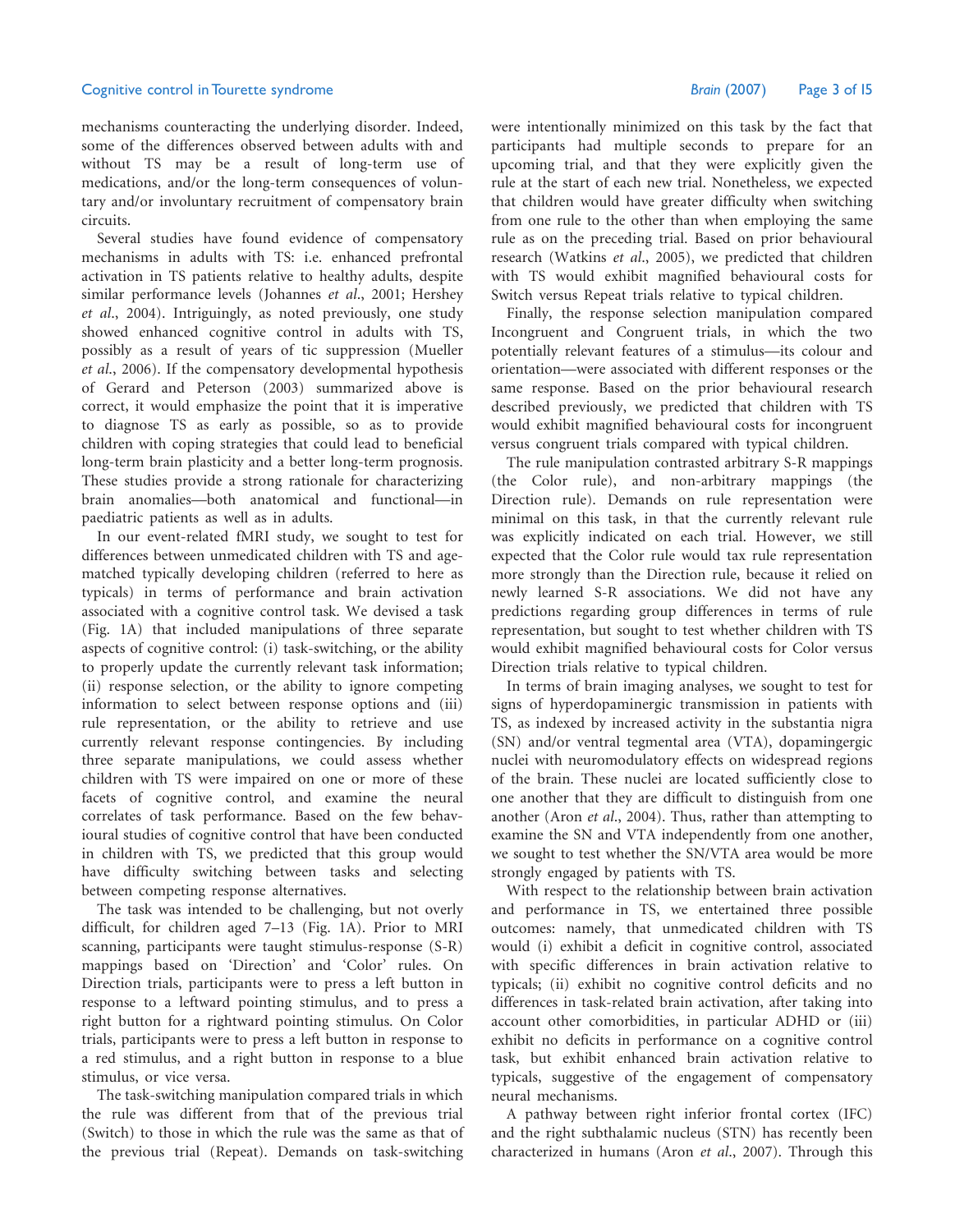## Page 4 of 15 Brain (2007) C. L. Baym et al.

Α **Color Trial** COLOR ÷ R **Direction Trial DIRECTION** 4 R Cue **Fixation** Stim/Response Fixation 2300ms 0-8000ms **200ms** 1500ms B  $\blacksquare$  Patients **Typicals** 1400 1200  $0.8$ Response Time (ms) Accuracy<br>0.4 1000 800 600  $0.2$ Patients Typicals Patients Typicals Patients Typicals **Patients Typicals** ConRep IncSw ConRep IncSw  $\mathsf{C}$  $1.00 -$ 1200 0.90 1100 0.80 **LESWAGE**<br>10.60 IncSwRT<br>900 0.50 800 ÷  $0.40$ 0.30 700  $80$ 90 100 110  $120$ 130 140  $\overline{5}$  $10$  $15$  $20$  $25$  $30$  $35$ EstlQ **YGTSS** 

Fig. I Task design and behavioural data. (A) Participants were instructed to respond with a left or right button press to each stimulus, based on the relevant rule for that trial (Color or Direction). Variable ITIs (2-8s) were interleaved between each trial. (B) Box-andwhisker plots of accuracy and RT showing min/max/first quartile/third quartile/median divided by activation for ConRep and IncSw, and by group. (C) Behavioural correlations between estimated IQ and accuracy on IncSw trials, separately for patients and typicals and between tic severity and RT on IncSw trials for the patients only. RTs are reported for correct trials only. Medication naive patients are indicated with circle markers. Patients previously medicated for ADHD symptoms are indicated with triangle markers.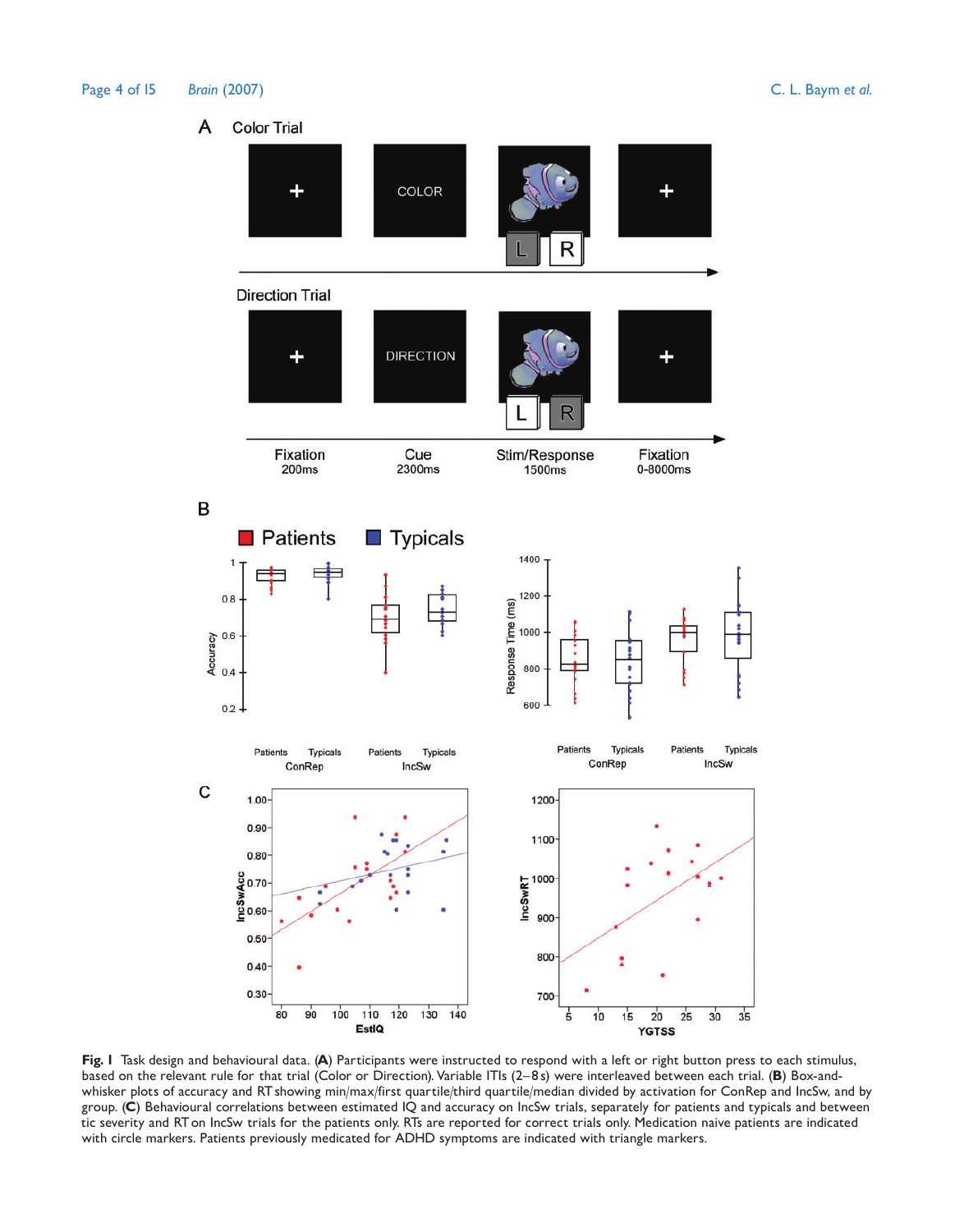#### Cognitive control in Tourette syndrome Cognitive Cognitive Cognitive Cognitive Control in Tourette syndrome

and/or other hyperdirect pathways to the basal ganglia, motor inhibition could proceed rapidly, bypassing the inhibitory indirect pathway through the basal ganglia (Mink, 2001; Aron and Poldrack, 2006). We hypothesized that patients with TS might compensate for weakened basal ganglia control via increased engagement of a hyperdirect pathway. Thus, we sought to test the prediction that children with TS would engage the STN more strongly than typicals. Such a pattern would be consistent with a compensatory mechanism; in contrast, stronger STN activation in typicals than in patients with TS would be consistent with diminished activity in the indirect pathway through the basal ganglia, resulting from increased dopamine transmission and stimulation of D2 receptors (Mink, 2001). Like the SN/VTA, the STN is a small nucleus; however, relying on coordinates from prior fMRI studies (Aron et al., 2004, 2007; Aron and Poldrack, 2006), we sought to test our theoretically motivated prediction that there would be group differences in the STN area.

# Materials and Methods Inclusion and exclusion criteria

Children aged 7–13 with TS and healthy age-matched controls were recruited for participation in this study, and were compensated financially for their involvement. Children with serious neurological, psychiatric or medical conditions, other than TS with or without comorbid ADHD or OCD, or with an estimated IQ below 75 were not included in the study. Rather than considering OCD and ADHD as exclusion criteria for the patients, we included scores on standard measures of OCD and ADHD as continuous variables in multiple regression analyses of performance and brain activation. Children who had taken medication to treat tics were excluded from the study.

## **Participants**

The study included 18 native English-speaking 7–13-year-old children with TS ( $M = 10.42$ ; 15 males, 3 females), and 19 healthy, age-matched native English-speaking volunteers  $(M = 10.33; 11)$ males, 8 females). Children in the two groups did not differ in age  $(P=0.996)$ . Although the two groups had different proportions of males and females, two-sample t-tests revealed no significant performance differences between males and females (all  $P > 0.05$ ). Three patients and one typical child included in the study were left-handed. One patient had a history of epilepsy, but was not an outlier relative to the other patients on any of our other measures.

## Medication status

Sixteen out of 18 patients were medication-naïve, as per parental reports. The other two children had taken atomoxetine (brand name Strattera<sup>TM</sup>) to treat ADHD symptoms. One child had ended treatment approximately 1 month prior to testing; the other had been off atomoxetine for 40 h prior to testing. Behavioural and fMRI analyses performed with and without these two children indicated that they were not outliers.

## Excluded participants

Apart from the 37 participants included in the study, eight additional participants were excluded from the final analysis. Five patients and one typical were excluded on the basis of excessive head motion during scanning (greater than 5 mm within a run), one patient on the basis of poor task performance, and one typical on the basis of low estimated IQ.

## Recruitment and screening

Children with TS were recruited via the Tourette Syndrome Association based in the United States, clinical referrals, local advertisements, physician referrals and through the University of California at Davis. The diagnosis of TS was based on DSM-IV criteria (APA, 1994) and established by: (i) a previous diagnosis of TS by a psychologist, psychiatrist, neurologist or behavioural paediatrician; (ii) clinical judgment (B.A.C.) and (iii) confirmation of the presence of motor and phonic tics by the Yale Global Tic Severity Scale (YGTSS). The parents of all the participants also completed a semi-structured interview, the Diagnostic Interview Schedule for Children (DISC; Shaffer et al., 2000) to determine the extent of symptomology across other related disorders (e.g. OCD, ADHD, anxiety).

Typically developing children were recruited through area schools, fliers and recreational centres. Following initial contact, potential participants were screened via parent interview for the absence of neurodevelopmental disorders. Individuals with a history of serious physical illness (e.g. endocrine, cardiovascular or neurological disorders) were excluded from enrollment in the study. The groups were not matched on the basis of intellectual functioning (Table 1). After thorough explanation of the study was completed, informed written consent was obtained from parents and verbal assent was obtained from all research subjects prior to inclusion in the study. This study was approved by the Institutional Review Board of the University of California at Davis.

## Psychological assessments

Each child underwent an extensive clinical evaluation prior to scanning by, or under the supervision of, paediatric neuropsychologist (B.A.C.). Diagnostic testing was completed following informed consent procedures on the first of two visits. The Wechsler Abbreviated Intelligence Scale (WASI; Wechsler, 1999) was used as an estimate of IQ. This measure was administered to all participants, unless an IQ score from a more comprehensive measure had been recently completed  $\ll$  years). Children with a score of <75 on the WASI were excluded from the study.

On the first visit, each child completed a psychological assessment that included 15 subsections of the DISC (Shaffer et al., 2000), the YGTSS (Leckman et al., 1998), and the Child Yale-Brown Obsession and Compulsion Scale (CY-BOCS; Scahill et al., 1997). Additionally, parents were given the following measures to complete at home, prior to the scanning visit: the Behavior Rating Inventory of Executive Function (BRIEF; Gioia et al., 2000), Conners' Parent Rating Scale-Revised (Short) (CPRS-R:S; Conners, 2001), Child Behavior Checklist (CBCL; Achenbach and Rescorla, 2001), Social Communication Questionnaire (SCQ; Rutter et al., 2003), Multidimensional Anxiety Scale for Children (MASC; March, 1999) and Parenting Stress Index (PSI; Abidin, 1995). More details regarding each of the assessments are provided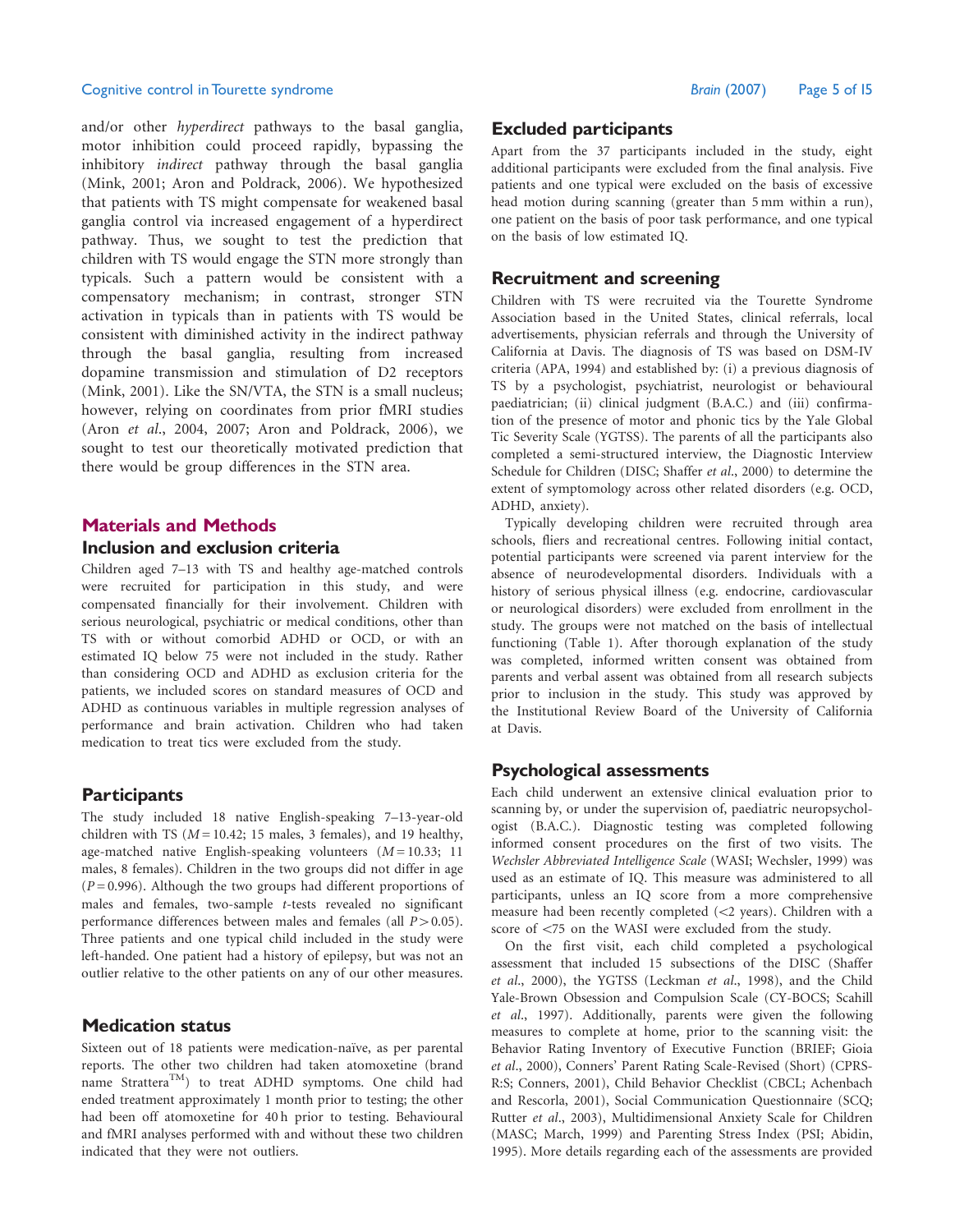#### Page 6 of 15 Brain (2007) C. L. Baym et al.

|  |  |  |  |  |  | <b>Table I</b> Results of psychological assessments |
|--|--|--|--|--|--|-----------------------------------------------------|
|--|--|--|--|--|--|-----------------------------------------------------|

| <b>Test</b>  | Measure of                    | TS patients | Typicals | P-value      |
|--------------|-------------------------------|-------------|----------|--------------|
| <b>YGTSS</b> | Tic severity                  | 21(7)       | 0(0)     | $2.14E - 10$ |
| <b>BRIEF</b> | Executive dysfunction         | $61$ (II)   | 43 $(4)$ | $2.08E - 06$ |
| Conners'     | <b>ADHD</b>                   | 59 (II)     | 46(3)    | 0.0002       |
| CY-BOCS      | <b>OCD</b>                    | 8(7)        | 0(1)     | 0.0003       |
| <b>CBCL</b>  | Behavioural problems          | 57 (10)     | 42 $(7)$ | 0.0003       |
| SCQ          | Social communication problems | 8(5)        | 2(2)     | 0.0005       |
| <b>MASC</b>  | Anxiety                       | 54 (10)     | 42(8)    | 0.001        |
| <b>WASI</b>  | Estimated IQ                  | 106(14)     | 117(12)  | 0.01         |

Table of mean scores for assessment results, ordered from most to least significant difference between groups. P-values indicate level of significance of unpaired comparisons between groups. Standard deviations are reported in parentheses.Test results are ordered from most to least significant effect.

in the Supplementary Material. Questionnaires filled out at home were properly and entirely completed for 29/37 participants (14 patients and 15 typicals); for the remaining participants, 1–4 of the questionnaires could not be scored.

## Nemo task

Participants were instructed on a trial-by-trial basis to use one of two visually presented rule cues ('Color' or 'Direction') to determine the appropriate response for a given target stimulus (Fig. 1A). The target stimuli were cartoons from the Disney movie 'Finding Nemo'; the colour and orientation of these stimuli were manipulated in Adobe Photoshop CS2. Participants were taught the relevant stimulus-response (S-R) mappings for the two rules prior to scanning (Fig. 1A). On Direction trials, participants were to press a left button in response to a leftward pointing stimulus, and a right button for a rightward pointing stimulus. On Color trials, half of the participants were taught that a red stimulus indicated a left-button press and a blue stimulus indicated a rightbutton press, and half were taught the reverse S-R mapping. Participants used the index and middle fingers of their right hand to respond.

#### Experimental design

The experimental task followed a  $3 \times 2$  factorial design, enabling the assessment of independent contributions of rule difficulty, task-switching and interference suppression. The rule difficulty manipulation contrasted arbitrary S-R mappings learned on the day of testing (Color) with previously learned S-R mappings (Direction). The task-switching manipulation compared trials involving a rule switch relative to the prior trial (Switch) with those in which the rule was the same as on the previous trial (Repeat). The interference suppression manipulation compared trials in which two features of a stimulus were associated during training with different responses (Incongruent) or the same response (Congruent).

## Timing parameters

On each trial of the event-related fMRI paradigm, a fixation cross appeared for 200 ms, followed by an instructional cue ('Color' or 'Direction') for 2300 ms, and a target stimulus for 1500 ms (Fig. 1A). Color and Direction trials were pseudorandomly ordered throughout a scan, with variable intertrial intervals

(ITIs) interspersed between them. The order of trial type presentation and jittered fixation was determined using Optseq2, an optimizing program designed to allow for maximal efficiency in deconvolving trials from each condition and baseline activation (Dale, 1999). Jittered fixation lasted from 2 to 8s and was interspersed throughout the functional runs.

## Experimental procedure

Prior to MRI scanning, children were introduced to the scanner environment through the use of a mock scanner. They were asked to lie down in the mock scanner, listen to prerecorded sounds of the pulse sequences, and practice lying still and making button presses. After participants were familiarized with the scanning procedure, they learned S-R mappings for the Color and Direction rules, and practiced applying them both on paper and in a 3 min computerized session. During this training session, participants provided 1 ml saliva samples at 20 min intervals following initial exposure to the mock scanner as part of a study on the biological response to stress in patients with TS.

## MRI data acquisition

Imaging was performed using an 8-channel phased-array coil on a 3-Tesla Siemens Trio MRI scanner (Siemens Medical Solutions, Erlangen, Germany) at the University of California at Davis Imaging Research Center (Sacramento, CA). Participants viewed visual stimuli on a projection screen using an angled mirror and responded using a button box in the right hand.

After acquisition of a T2 localizer scan, four functional runs were collected, each  $4.5$  min long (TR = 2000 ms, TE = 25 ms, 34) axial slices, no interslice-gap,  $3.4 \times 3.4 \times 4 \text{ mm}^3$  voxels, flip angle =  $90^{\circ}$ , field of view = 220 mm, 135 volumes per run). A gradient-echo echo-planar pulse Prospective Acquisition Correction (3D-PACE) sequence was used to minimize motion artifacts during fMRI data acquisition. The 3D-PACE sequence prospectively adjusts scan parameters throughout a run on the basis of real-time assessment of head motion (Siemens Medical Solutions; Thesen et al., 2000). Four volumes from the start of each functional scan were removed from analysis to account for magnetic field equilibration. Following the functional scans, highresolution T1 MPRAGE anatomical images were acquired.

Across the four functional scans, participants completed 48 trials of each of the following conditions: Congruent Repetition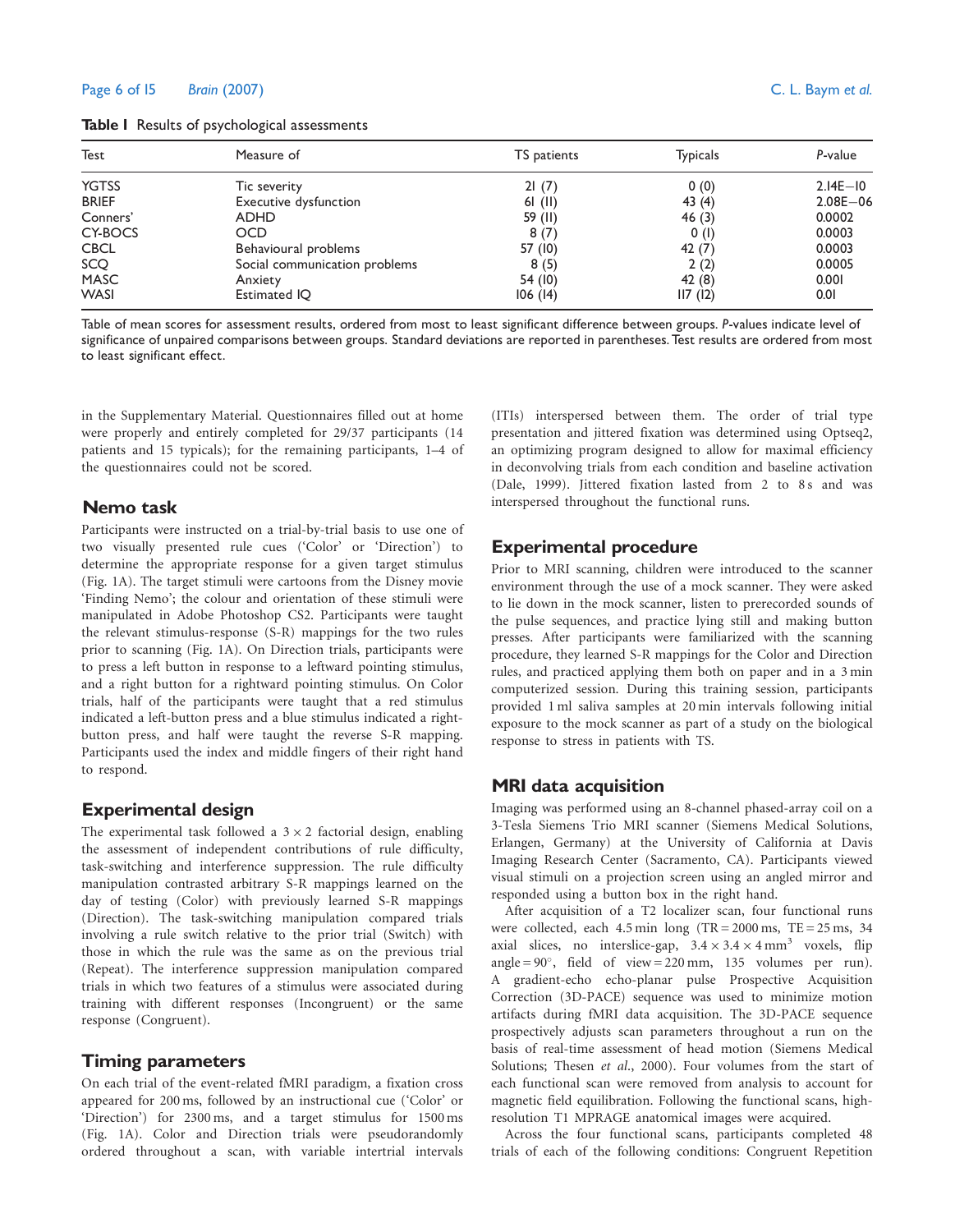#### Cognitive control in Tourette syndrome **Brain (2007)** Page 7 of 15

(ConRep), Congruent Switch (ConSw), Incongruent Repetition (IncRep) and Incongruent Switch (IncSw) trials. For each of these conditions, an equal number of trials involved the Color rule and the Direction rule. Each scan included six trials of each of the eight resulting trial types. The order of the functional scans was counterbalanced across subjects.

## Image preprocessing

Data were analysed using SPM2 (Wellcome Department of Cognitive Neurology, London, UK). Functional volumes from each participant were corrected for interleaved slice acquisition, and were translated using a rigid-body motion correction. Functional volumes were normalized to an EPI template using a 12-parameter affine transformation, and resampled to  $3 \times 3 \times 4$  mm<sup>3</sup> voxels. The SPM EPI template has been validated for use in normalization of brain volumes for children aged  $\geq 6$ (Burgund et al., 2002; Kang et al., 2003). Finally, functional volumes were smoothed using an 8 mm full-width at half maximum isotropic Gaussian kernel.

To examine individual movement, we computed root mean square (RMS) values for translation for each participant across scans for typicals  $(M=0.291; \text{range}=0.317)$  and patients  $(M=0.398;$  range = 0.567). As expected, patients exhibited more head movement than typicals  $(t = 2.82, P < 0.009)$ . However, multiple steps were taken to ensure that the fMRI data were not compromised by excessive head motion, as noted above. First, we used a 3D-PACE prospective acquisition sequence during data acquisition, so as to minimize the impact of head motion on our results. Secondly, we excluded participants for whom head motion was greater than 5 mm within a run. Finally, we included motion regressors as covariates of no interest in the analysis of individual subjects' data.

## Single-subject fMRI analyses

Statistical analyses were performed using the general linear model in SPM2. FMRI time-series data were modeled as a series of events, time-locked to the onset of each trial, and were convolved with a canonical hemodynamic response function. The resulting functions were used as covariates in a general linear model, along with a basis set of cosine functions that high-pass filtered the data, as well as a covariate for session effects. Six motion regressors (indicating amount of translation and rotation in the  $x$ ,  $y$  and  $z$ dimensions for each 2s TR) were included in the analysis as covariates of no interest. The least-squares parameter estimates of height of the best-fitting synthetic hemodynamic response function for each condition were used in pair-wise contrasts, and the resulting contrast images, computed on a subject-bysubject basis, were submitted to group analyses. Incorrect trials were modeled separately, and were not included in the fMRI analyses.

#### Group fMRI analyses

Several analytic approaches were used to characterize differences in brain activation between children with and without TS. First, voxel-based two-sample t-tests were used to directly compare the groups. Second, voxel-based multiple regression analyses were used to assess the effects of various factors both within and across groups. For these two types of analyses, we limited the search space to regions for which we had specific predictions: lateral PFC,

basal ganglia and thalamus. Voxel-based analyses were restricted to voxels within two anatomical masks created in the MarsBar toolbox for SPM2 (Brett et al., 2002): a lateral prefrontal mask including 4816 voxels (bilateral B.A. 6, 8, 9, 10, 44, 45, 46, 47), and a subcortical mask including 1475 voxels (bilateral caudate, putamen, globus pallidus and thalamus). We report results for contiguous clusters of 5 or more voxels within one of these masks meeting an uncorrected threshold of  $P<0.005$ . At this threshold,  $\leq 1$  cluster would be expected by chance alone within either the prefrontal or subcortical mask.

Region-of-interest (ROI) analyses were performed to further characterize the activation profile across all four task conditions for regions of a priori interest. ROIs in lateral PFC were defined functionally from a voxel-based *t*-test (patients $>$ typicals for all correct trials > baseline). ROIs in SN/VTA and nucleus accumbens were defined functionally from a voxel-based multiple regression analysis used to identify activations positively correlated with YGTSS. For basal ganglia structures and the thalamus, we used anatomical ROIs from the MarsBar toolbox. Mean parameter estimates for a given ROI were computed for each participant and condition, and were submitted to repeated measures ANOVAs and post-hoc comparisons. For anatomical ROIs, both left- and rightsided regions (e.g. left and right putamen) were submitted to analysis, and hemisphere was included as a within-subject variable.

In total, eight different regions from lateral PFC, basal ganglia and the thalamus were submitted to ROI analyses (Table 2). Taking into account this number of ROIs, the corrected statistical threshold would be  $P < 0.00625$  with an alpha of 0.05. None of our ROI-based results met correction for multiple comparisons. However, the pattern of results observed in these ROIs were highly consistent with our predictions, and are featured here as initial findings regarding the neural mechanisms of cognitive control in unmedicated children with TS.

## **Results**

## Psychological assessments

The TS group differed from the typical group in terms of tic severity, as measured by YGTSS. Indeed, this was the factor that most prominently distinguished the two groups (Table 1). However, the groups differed in other ways as well. Listed in order from strongest to weakest group differences, the TS group also scored higher on a parental assessment of executive dysfunction (BRIEF), Attention Deficit Hyperactivity symptoms (Conners'), Obsessive-Compulsive symptoms (CY-BOCS), behavioural problems (CBCL), social communication problems (SCQ) and anxiety levels (MASC). Although the patients with TS in our sample were high-functioning (mean estimated IQ score  $\pm$  SD: 106  $\pm$  14), they had lower estimated IQ scores than our sample of typicals. Indicative of the fact that TS takes a toll on the family rather than merely the individual, parents of children with TS scored higher on a parental stress index than parents of typical children (mean  $\pm$  SD for parents of patients versus typicals:  $76 \pm 21$  versus  $57 \pm 16$ ;  $P < 0.004$ ).

Because of the strong prevalence of obsessive-compulsive and attention-deficit symptoms in patients with TS, and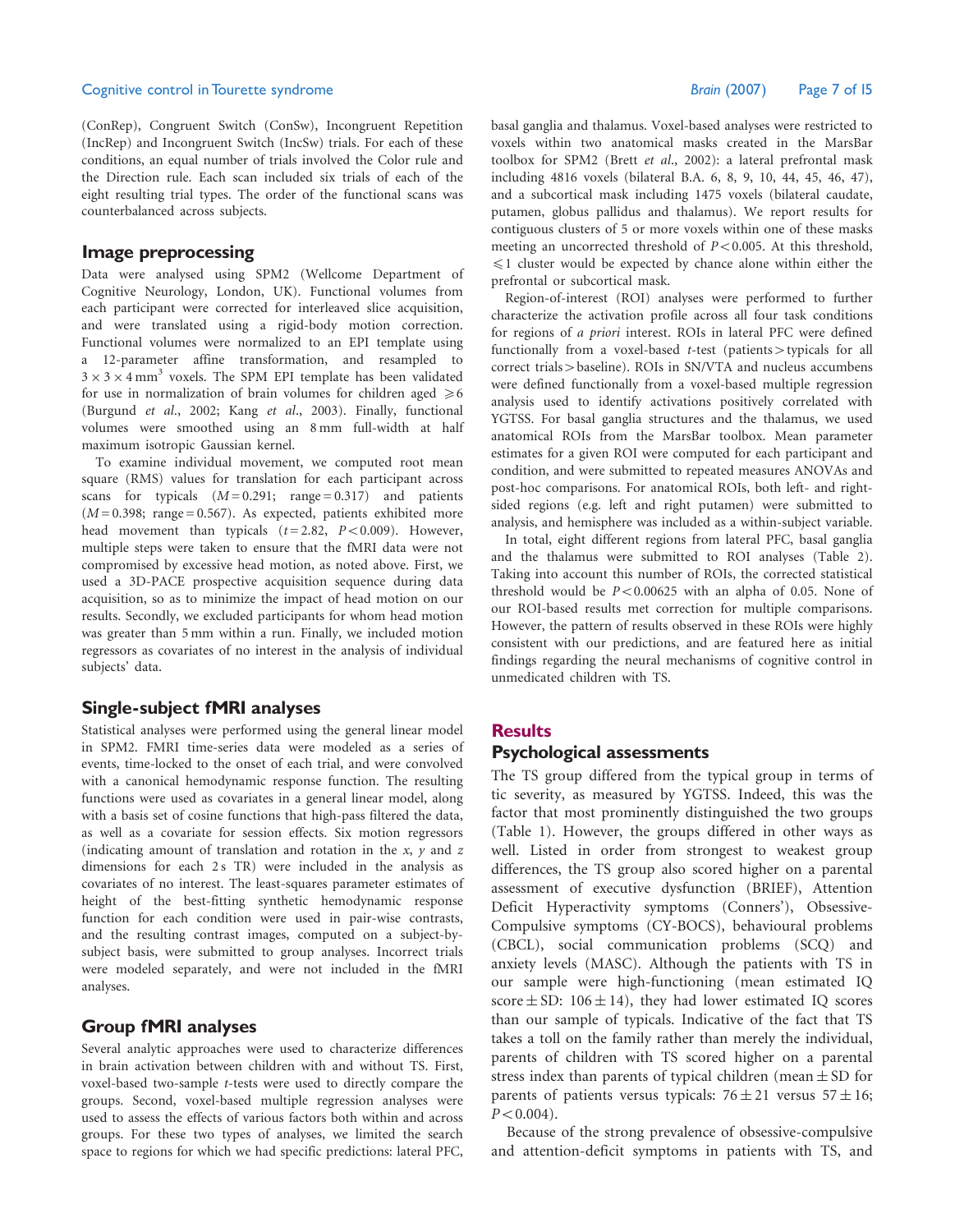#### Page 8 of 15 Brain (2007) C. L. Baym et al.

|                           |    | ConRep | IncSw                                   |                                 |  |
|---------------------------|----|--------|-----------------------------------------|---------------------------------|--|
| Region                    | TS | Ctrl   | TS                                      | Ctrl                            |  |
| Bilateral caudate         |    |        |                                         |                                 |  |
| Bilateral globus pallidus |    |        |                                         |                                 |  |
| Bilateral putamen         |    |        | YGTSS $R^2$ = 0.27, $P < 0.04$          |                                 |  |
| <b>Bilateral thalamus</b> |    |        | YGTSS $R^2 = 0.32$ , $P < 0.02$         |                                 |  |
| Bilateral SN/VTA          |    |        | YGTSS $R^2$ = 0.39, $P < 0.009$         | EstlQ $R^2$ = 0.34, $P < 0.017$ |  |
|                           |    |        | BRIEF $R^2$ change = 0.177, $P < 0.033$ |                                 |  |
| Right STN                 |    |        | YGTSS $R^2 = 0.32$ , $P < 0.02$         | EstlQ $R^2$ = 0.36, P < 0.011   |  |
| Left STN                  |    |        |                                         | EstIO $R^2$ = 0.46, $P < 0.003$ |  |
| <b>Nucleus Accumbens</b>  |    |        | YGTSS $R^2 = 0.39$ , $P < 0.007$        | ٠                               |  |

Table 2 Results of multiple regression analyses conducted on ROIs

Estimated IQ, YGTSS, CY-BOCS, Conners', MASC, BRIEF and age were included as independent variables. All correlations were in the positive direction. No hemispheric differences were observed in the regions noted as bilateral; average  $R^2$ - and P-values are reported for variables that account for a significant portion of the between-subject variance of activation for an ROI ( $P < 0.05$ ).

because these symptoms are not always severe enough to meet full diagnostic criteria for OCD or ADHD, we purposefully used continuous measures of ADHD and OCD rather than categorical ones. However, using conservative cut-offs (*t*-score  $\geq 70$  for the Conners' and raw score  $\geq 8$  for the CY-BOCS), seven patients scored in the clinical range for  $TS + OCD$ , one for  $TS + ADHD$  and two for TS + OCD + ADHD. The remaining eight patients and all typical participants scored in the normal range on both the Conners' and CY-BOCS.

## Task performance

Repeated-measures ANOVAs were performed on accuracy and response time (RT) data from the Nemo task. We examined the between-subjects effect of Group (Patients, Typicals), and the within-subjects effects of Congruency (Congruent, Incongruent), Switching (Switch, Repeat) and Rule (Color, Direction).

# Effects of task manipulations on performance across all participants

Across groups, accuracy and RTs were affected by each of the three task manipulations (Fig. 1B). Children performed worse when they had to switch from one rule to another (Switch versus Repetition trials; accuracy:  $F_{1,35} = 71$ ,  $P < 0.001$ ; RTs:  $F_{1,35} = 48$ ,  $P < 0.001$ ). Additionally, performance was worse when the irrelevant dimension of the stimulus was associated with the opposite response from the relevant dimension (Incongruent > Congruent trials; accuracy:  $F_{1,35} = 83$ ,  $P < 0.001$ ; RTs:  $F_{1,35} = 30$ ,  $P < 0.001$ ). Finally, performance was worse for the arbitrary rule than for the non-arbitrary one (Color > Direction trials; accuracy:  $F_{1,35} = 43$ ,  $P < 0.001$ ; RTs:  $F_{1,35} = 39$ ,  $P < 0.001$ ). Significant interactions of Congruency  $\times$  Switching  $(F_{1,35} = 18, P < 0.001)$  and Congruency  $\times$  Rule ( $F_{1,35}$  = 24,  $P$  < 0.001) were observed in terms of accuracy. In terms of RTs, there was a significant interaction of Congruency  $\times$  Rule  $(F_{1,35} = 13, P = 0.001)$ . These results indicate that the congruency manipulation

placed increased demands on both task-switching and rule representation.

Taken as a whole, the two groups did not differ significantly from one another in performance (accuracy:  $F_{1,35} = 1.6$ ,  $P = 0.21$ , RTs:  $F_{1,35} < 1$ ,  $P = 0.99$ ), and there were no significant interactions involving Group. However, because our TS group exhibited a range of tic severity, from mild to marked (total YGTSS scores ranged from 8 to 31), we sought to examine more closely the relationship between tic severity and task performance.

# Multiple regression analyses of behavioural performance

We performed stepwise multiple regression analyses to examine the effects on performance of age, estimated IQ and total scores on the YGTSS, BRIEF, Conners', MASC and CY-BOCS. These regression analyses were performed separately for accuracy and RTs on the more difficult condition in each of the three task manipulations: Incongruent, Color and Switch trials. Taking into account the number of whole-brain regressions computed (fourteen), the corrected statistical significance was  $P = 0.0036$ with an alpha of 0.05. Correlations that met correction for multiple comparisons are noted with an asterisk (\*). Given the dearth of behavioural data on cognitive control paradigms for unmedicated children with TS, correlations that did not meet correction for multiple comparisons are also listed below.

Across all children, accuracy was positively correlated with IQ for Incongruent trials  $(R = 0.50; P < 0.003^*)$ , Switch trials  $(R = 0.46; P < 0.006)$ , and Color trials  $(R: 0.37; P < 0.03)$ (Fig. 1C). Additionally, Switch accuracy was correlated with age  $(R^2 \text{ change} = 0.13; P < 0.02)$ . A stronger correlation between accuracy and estimated IQ across the entire group was observed for IncSw trials  $(R = 0.54; P < 0.0001^*)$  than for ConRep trials  $(R = 0.282; P < 0.05)$ . RTs were positively correlated with Age for Incongruent trials  $(R = 0.40;$  $P<0.02$ ), and for Switch trials ( $R = 0.35$ ;  $P<0.05$ ), but not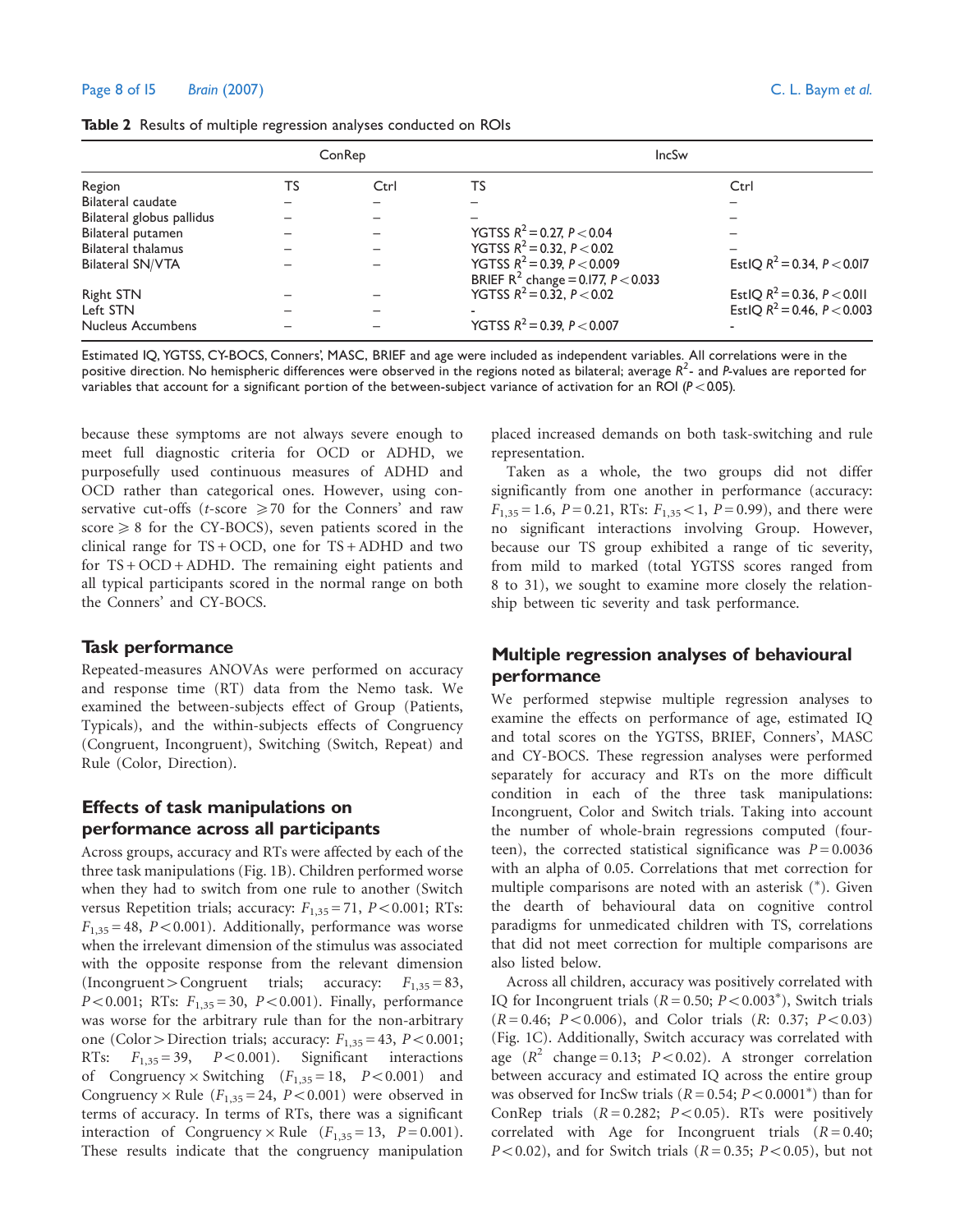

Fig. 2 Voxel-based activation across all correct trials relative to fixation, shown across all participants ( $P < 0.005$ , 5 -voxel extent, within lateral prefrontal and subcortical masks). Regions within the lateral PFC mask are shown in magenta and regions within the subcortical mask are shown in cyan. Top row: axial slices for z-coordinates of +48, +32 and 0, and coronal slice for y-coordinate of -1. Lower row: sagittal slices for x-coordinates of  $-42$ ,  $-17$  and  $+42$ . Numbers correspond to approximate Brodmann areas. C = Caudate nucleus.

for Color trials ( $P > 0.05$ ). Thus, performance on Incongruent and Switch trials, but not Color trials, was correlated with IQ and age across the whole group.

Focusing on the patient group only, we again found that accuracy was positively correlated with IQ for Incongruent trials  $(R = 0.55; P < 0.023)$ , and Switch trials  $(R = 0.61;$  $P<0.009$ ), but not for Color trials (all  $P>0.05$ ). RTs were positively correlated with tic severity (as measured by YGTSS) across the TS group for Incongruent trials  $(R = 0.51; P < 0.037)$  and Switch trials  $(R = 0.52; P < 0.04)$ , but not for Color trials  $(P>0.05)$  (Fig. 1C). The strongest correlation between task performance and YGTSS was observed for the IncSw trials ( $R = 0.53$ ,  $P < 0.02$ ); a slightly weaker correlation was observed for ConRep trials  $(R = 0.42, P < 0.04).$ 

The remaining variables (age, MASC, CY-BOCS, Conners' and BRIEF) were not significantly correlated with RTs for the TS group (all  $P > 0.05$ ). This latter finding does not necessarily mean that performance on this task is correlated with TS but not with other disorders, such as ADHD or OCD; rather, it is likely to be related to the fact that we recruited children with a primary diagnosis of TS. The exclusion of the two participants who had been medicated for ADHD symptoms only slightly weakened the behavioural correlations with YGTSS for Incongruent trials  $(R = 0.44)$  and Switch trials  $(R = 0.45)$ . In summary, we found that (i) overall, better performance on the Incongruent and Switch trials was associated with higher IQ and older ages and (ii) children with TS who responded most slowly on Incongruent and Switch trials tended to have the highest tic severity.

## fMRI results

#### Task-related activation across groups

As a first pass, we conducted voxel-based contrasts within our anatomical masks to identify regions in lateral PFC, basal ganglia and/or thalamus that were generally engaged during task performance across the two groups, collapsing across conditions (Fig. 2). For correctly performed trials relative to fixation, clusters of activation included bilateral middle and inferior frontal gyri (BA 6, 8, 9, 10 and 46), and bilateral caudate nucleus.

#### Comparisons between patients and controls

Voxel-based two-sample t-tests were performed to identify regions in PFC, basal ganglia and/or thalamus that were engaged differentially by the two groups. No regions were engaged more strongly by typicals than patients. As predicted, greater activation for patients than typicals was observed in lateral PFC. Two small clusters were located in left middle frontal gyrus (MFG; BA 8, 46) and left superior frontal gyrus (SFG; BA 9).

Follow-up ROI analyses revealed that the left SFG cluster was engaged relative to baseline by patients but not typicals, in a manner that was insensitive to our task manipulations (all  $P > 0.13$ ). In contrast, the left MFG cluster exhibited significant effects of both switching ( $F_{1,35} = 5.4$ ,  $P = 0.027$ ) and rule  $(F_{1,35} = 4.3, P = 0.046)$  (Fig. 3). Thus, patients exhibited overall greater activation in two focal regions of PFC, one of which was specifically associated with rule representation and task-switching.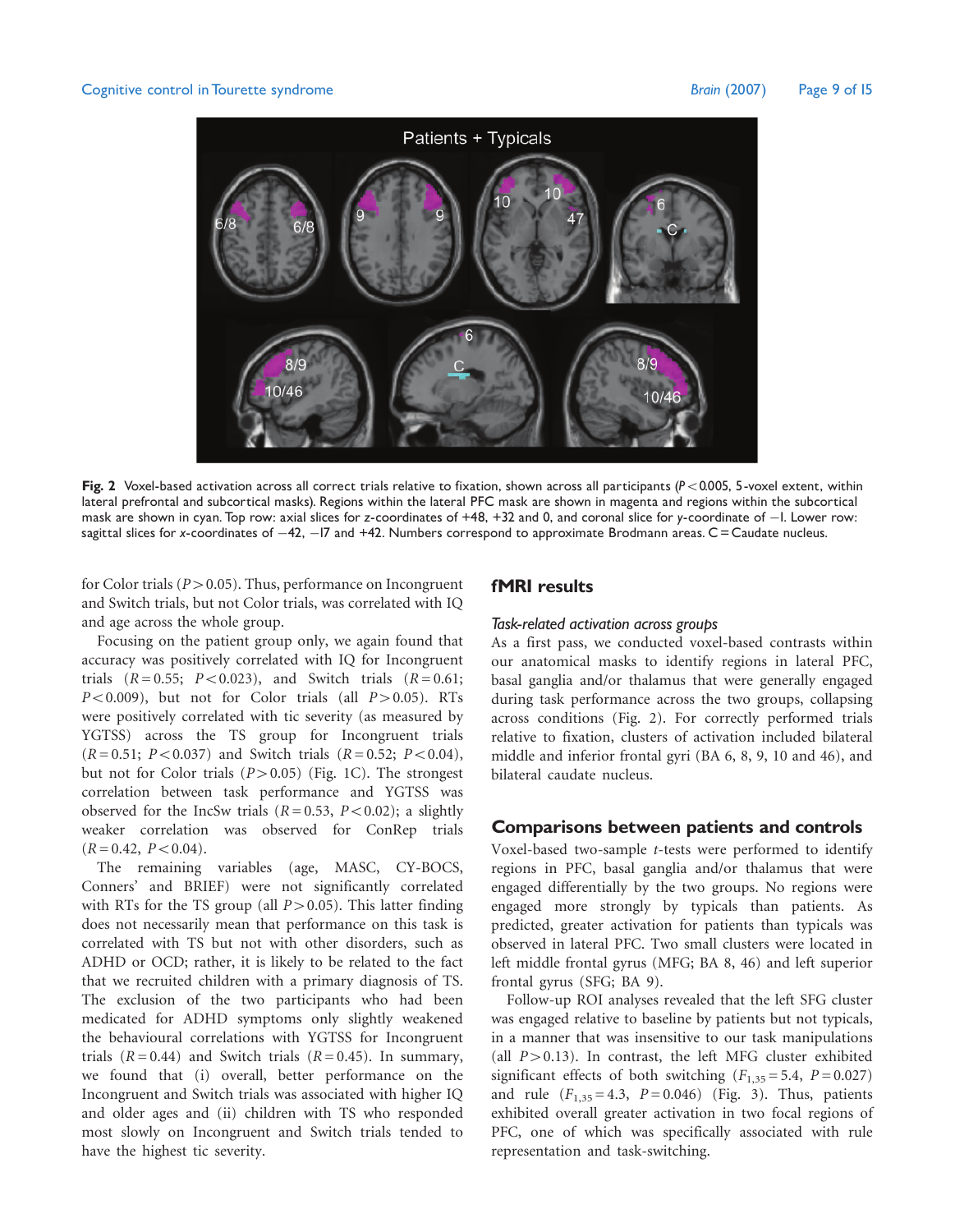

Fig. 3 Lateral prefrontal ROI (BA  $8/46$ ;  $-48$ , 23, 24; 16 contiguous voxels) derived from all correct trials  $>$  fixation for patients  $>$ typicals. Box-and-whisker plot showing min/max/first quartile/third quartile/median divided by activation for ConRep and IncSw, and by group.

# Regions exhibiting correlations with tic severity within the patient group

Because the patient group varied considerably in terms of tic severity, we sought to identify brain regions in PFC, basal ganglia and/or thalamus for which level of activation on the challenging Incongruent Switch trials was either positively or negatively correlated with tic severity. To this end, a multiple regression analysis was performed in SPM, including YGTSS scores as the covariate of interest, and Age and Incongruent Switch accuracy as covariates of no interest. No regions were observed for the negative correlation with YGTSS. In contrast, several regions within our anatomical masks were engaged more strongly as a function of higher tic severity, including premotor cortex (bilateral BA 6), superior frontal gyrus (left BA 9, right BA 8), inferior frontal gyrus pars triangularis (right BA 45), middle frontal gyrus (left BA 9, right BA 8, 46),

bilateral thalamus and putamen, and right nucleus accumbens (Fig. 4; Supplementary Table 1). The SN/VTA, an a priori predicted region that was not included in the mask of subcortical regions created with Marsbar, also exhibited a positive correlation with YGTSS. These findings indicate that patients with more severe TS symptoms exhibited heightened task-related activation in a number of regions in the CSTC loop.

To test whether the regions identified as showing a positive correlation with YGTSS could have been correlated instead with ADHD or OCD symptoms, an additional multiple regression analysis was performed on the fMRI data, including YGTSS, Conners', CY-BOCS and IncSw accuracy as regressors. In effect, none of the activations identified as being associated with tic severity could be attributed to either OCD or ADHD severity. Further, the exclusion of the two children who had been medicated for ADHD symptoms did not change the set of regions found to be correlated with YGTSS.

## ROIs in SN/VTA and nucleus accumbens

As noted previously, we sought evidence suggestive of elevated dopaminergic activity in patients relative to controls. To this end, ROI analyses were performed to further characterize the activation profile and group differences in the nucleus accumbens and SN/VTA area, as identified from the positive correlation with YGTSS (Fig. 5). To isolate the SN/VTA area from a larger cluster of activation, we masked the cluster with 5 mm spheres centered on MNI coordinates of  $\pm$ 9, -24, -8. Because these regions were identified from a positive correlation of IncSw4fixation brain activation with YGTSS among patients, multiple regression analyses were performed to determine whether additional behavioural variables modulated activation in either the patient or typical group (Table 2). The following variables were included in the regression analyses: YGTSS, CY-BOCS, Conners' and BRIEF, as well as three additional covariates of no interest: MASC, estimated IQ and age.

In addition to being correlated with YGTSS, activation in bilateral SN/VTA on IncSw trials was also correlated across patients with scores on the BRIEF, a parental-report measure of executive dysfunction, such that patients with higher scores—indicative of worse executive function engaged this region more strongly (right:  $R^2$  change = 0.186,  $P < 0.02$ ; left:  $R^2$  change = 0.17,  $P < 0.05$ ; Fig. 5). Although SN/VTA activation was positively correlated with both YGTSS and BRIEF, scores on these two questionnaires were not correlated with one another  $(R^2 = 0.009)$ . For typicals, by contrast, greater SN/VTA activation was associated with higher IQ (right:  $R^2 = 0.39$ ;  $P < 0.01$ , left:  $R^2 = 0.29$ ,  $P<0.03$ ). Thus, greater SN/VTA activation was associated with greater tic severity and executive dysfunction in the patient group, but higher intellectual functioning in the typical group. In contrast to SN/VTA, nucleus accumbens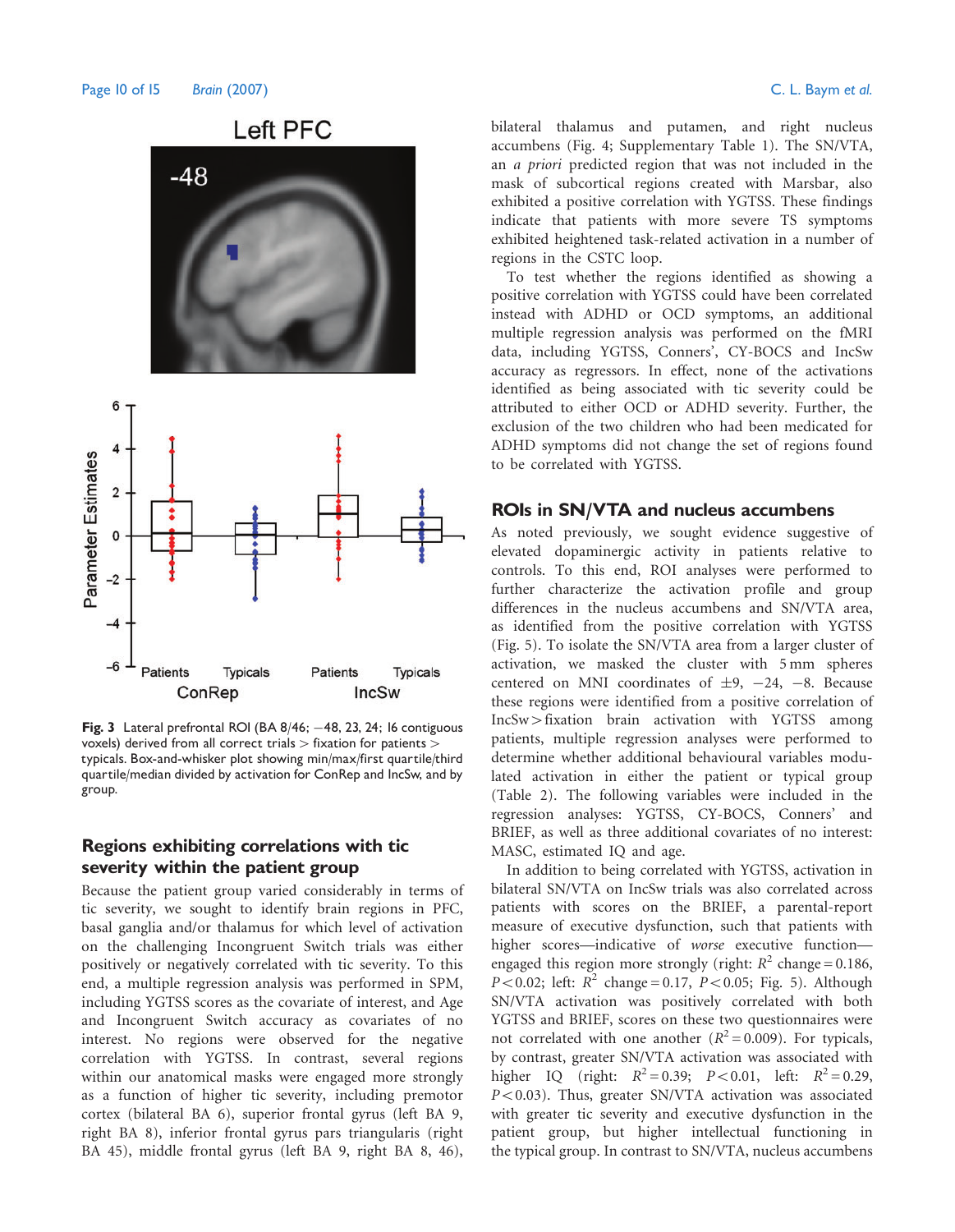

Fig. 4 Regions correlated with tic severity (YGTSS) for patients during performance of lncSw trials (covariates of no interest: lncSw accuracy and age). Clusters of activation within the lateral prefrontal mask are shown in magenta, and clusters within the subcortical mask are shown in cyan. Within the masks, clusters are shown if they met a statistical threshold of  $P < 0.005$  with a 5-voxel extent. Top row: sagittal slices for x-coordinates of  $-52$ ,  $-14$  and  $+18$ . Lower row: axial slices for z-coordinates of  $+64$ ,  $+32$ , 0 and  $-8$ . Numbers correspond to approximate Brodmann areas. Th = thalamus; P = putamen; NA = nucleus accumbens.



## Substantia Nigra & Ventral Tegmental Area

Fig. 5 Bilateral ROIs in the SN/VTA are shown (spheres with 5 mm radius centered at  $\pm 9$ ,  $-24$ ,  $-8$ ). Left graph: correlation plot for tic severity versus right SN/VTA parameter estimates for patients demonstrating that increased tic severity is positively correlated with activity in this region. Right graph: correlation plot for executive dysfunction (BRIEF) versus right SN/VTA parameter estimates in the patient group.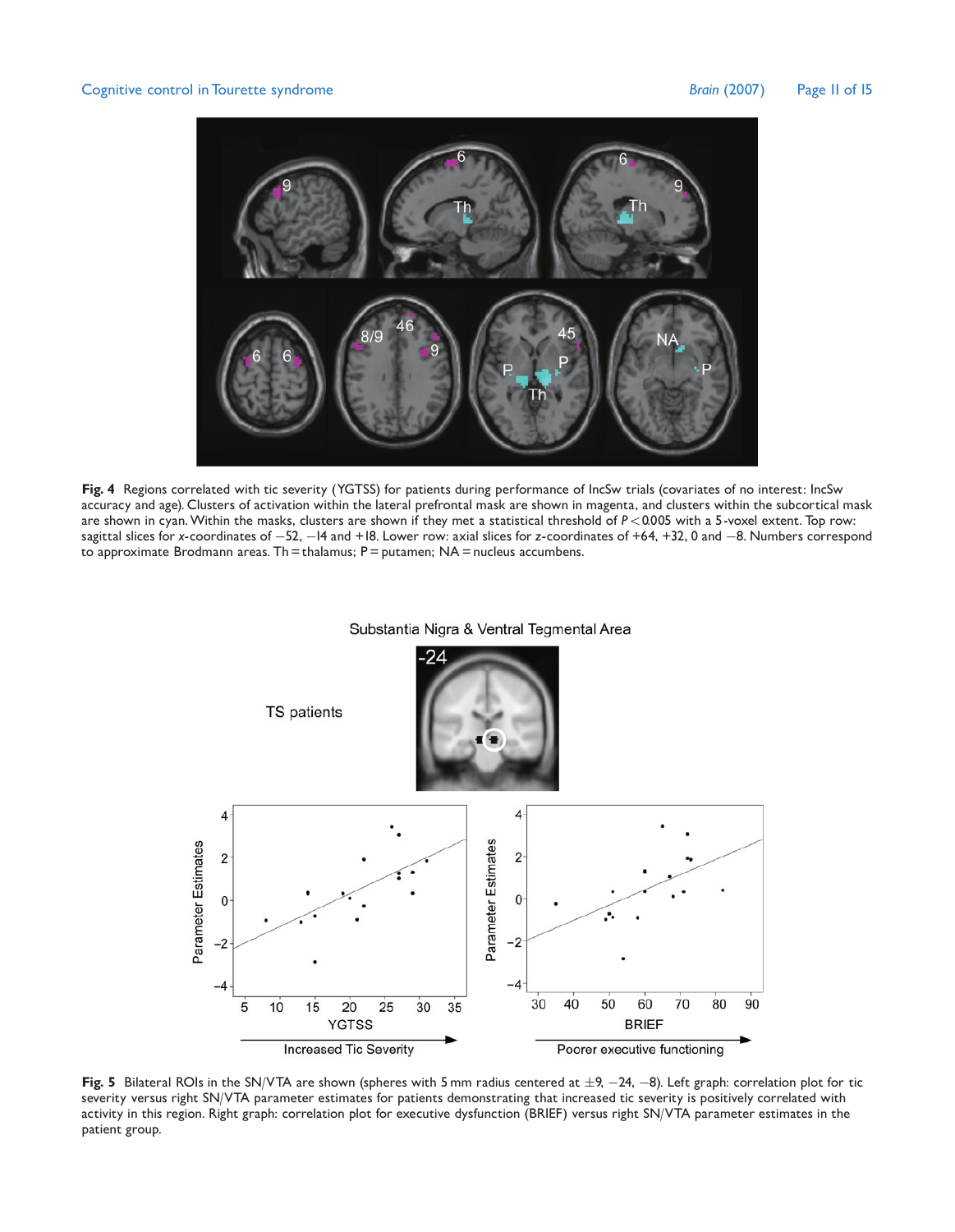activation was not correlated with other variables; higher levels of nucleus accumbens activation was associated only with increased tic severity.

## ROIs in basal ganglia and thalamus

Anatomical ROI analyses were conducted on regions of the basal ganglia (caudate nucleus, putamen and globus pallidus) and the thalamus (Fig. 6A; Table 2). Additionally, because of our predictions relating to the STN, we conducted an ROI analysis for a region in the STN area (Fig. 6B), defined anatomically based on the studies of Aron and Poldrack (2006, 2007).

For each ROI, we compared activation values between groups, separately for IncSw and ConRep trials (Fig. 6 for plots of putamen, thalamus and STN area). These plots revealed greater individual variability in the TS group than the typicals, particularly on IncSw trials. We then conducted multiple regression analyses for these regions, to identify factors that could account for the large individual differences in activation observed for IncSw trials in the patients. These analyses included YGTSS, CY-BOCS, Conners', MASC, BRIEF, estimated IQ and age as independent variables, and average parameter estimates for ConRep and IncSw as dependent variables. These analyses were uncorrected for multiple comparisons because of the number of regressors included. However, we sought to test the specific prediction that YGTSS was correlated with activation in the ROIs, specifically or most prominently on IncSw trials; the other regressors were included to ensure that our findings were not misattributed to tic severity.

These ROI analyses revealed that tic severity among patients was positively correlated with IncSw activation in bilateral putamen and thalamus (Table 2), as well as in the right STN area. This finding for the right STN ROI is consistent with the results of the regression with YGTSS reported above. Additionally, bilateral STN activation in the typical group was positively correlated with IQ (averaged across hemispheres;  $R^2 = 0.43$ ,  $P < 0.007$ ). No significant correlations were observed for ConRep activation in these regions, or for the caudate or globus pallidus.

## **Discussion**

Overall, the children with TS in our study performed the cognitive control task as well as age-matched children. However, our sample included children with a range of tic severity. Our behavioural data revealed that greater tic severity among patients was associated with disproportionate slowing of responses in both the switching and response selection manipulations, but not the rule manipulation. Unlike prior studies examining performance of patients with TS on cognitive tasks, we have shown that this cognitive deficit can be attributed to TS, rather than to the symptoms of any of the most common comorbid

conditions (ADHD, OCD or other anxiety disorders or conduct disorders). The finding that children with more severe TS have greater difficulty than their peers when forced to switch between tasks or select between competing responses underscores the point that TS is not simply a movement disorder, but a cognitive one as well.

Children with TS may compensate for underlying difficulties with cognitive control. Consistent with this idea, we observed that children with TS, particularly those with greatest tic severity, engaged lateral PFC more strongly than typically developing children. This finding is consistent that of Marsh and colleagues (2007), who reported increased activity in bilateral PFC (left BA 9/46, 10 and right BA 45, 10) with increasing tic severity across a large sample of children and adults. Several studies have provided evidence of compensatory prefrontal activity in adults with TS (Johannes et al., 2001; Hershey et al., 2004); the present study is suggestive of the early stages of a compensatory mechanism present already in childhood and in the absence of tic medication. The possibility that this enhanced PFC recruitment is part of a compensatory mechanism, rather than being a consequence of heightened dopaminergic activity in TS, is bolstered by our finding of increased activation in the STN (an inhibitory nucleus linked to the ability to suppress inappropriate responses) as a function of tic severity, as described below.

While the current data suggest that children with TS only weakly engaged compensatory mechanisms, more dramatic compensation may be observed over development or with appropriate training.

Our fMRI data revealed that tic severity scores were strongly associated with elevated activation in a number of brain regions aside from lateral PFC. Notably, these correlations were observed primarily for the most cognitively challenging trials (Incongruent Switch), strongly suggesting that they are not the result of a confound, such as increased movement artifacts in the TS group. Rather, these results indicate that children with TS, in particular those with higher tic severity, engage a number of regions more strongly than do typical children when asked to perform a cognitively challenging task. Below we discuss four sets of brain regions for which a positive correlation was observed with tic severity.

First, greater tic severity was correlated with stronger activation of the SN/VTA, consistent with the dopamine hypothesis of TS (Nomura and Segawa, 2003; Yoon et al., 2007; Fig. 7). To our knowledge, this is the first functional brain imaging study to provide evidence of elevated activation in the SN/VTA, although this finding fits well with other results, such as the PET finding of higher [18F] fluorodopa accumulation in the caudate nucleus of children with TS than typicals (Ernst et al., 1999).

Second, tic severity was positively correlated with activation of regions involved in the direct pathway through the basal ganglia (striatum, globus pallidus interna, thalamus and motor cortex). These findings provide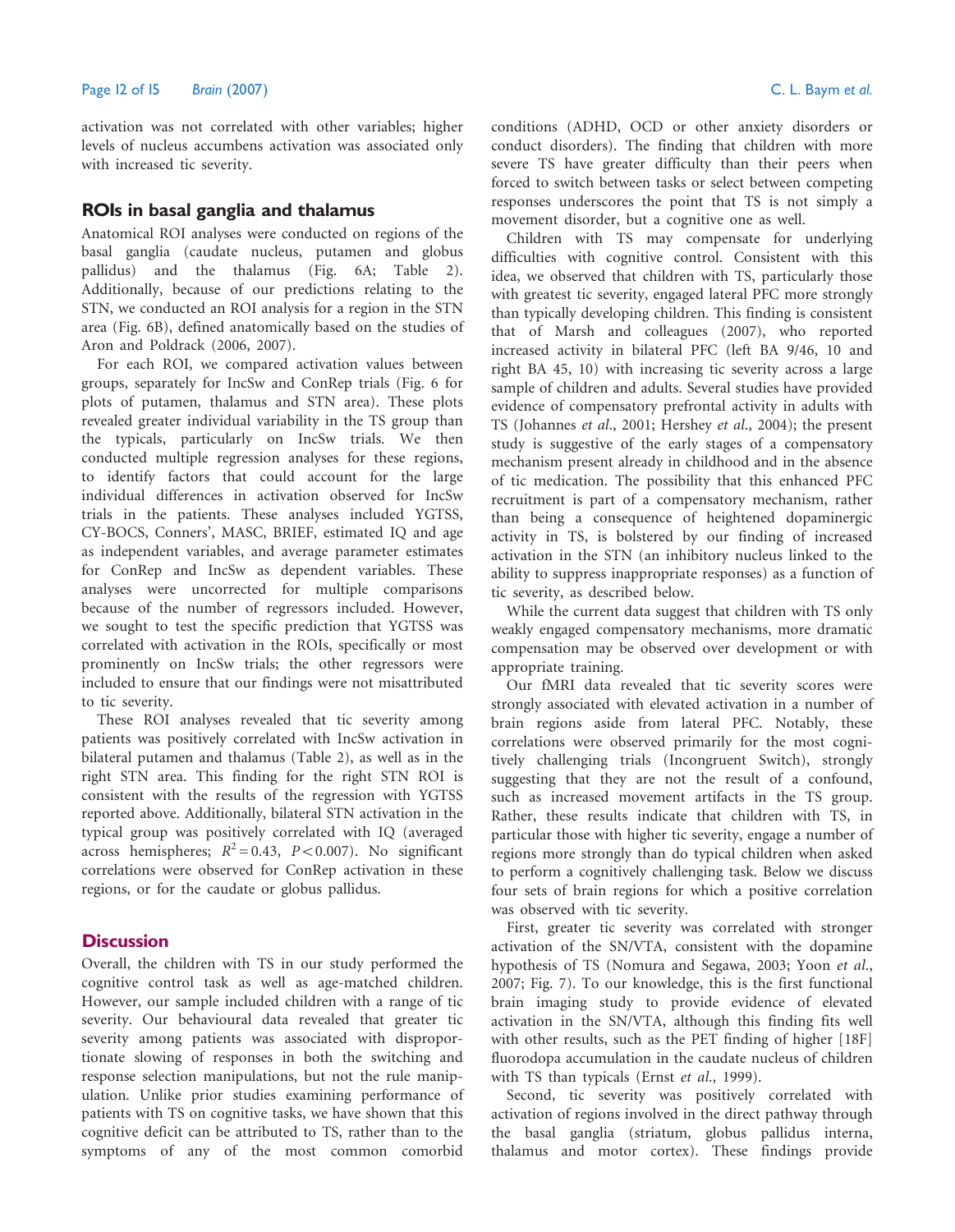#### Cognitive control in Tourette syndrome Cognitive Cognitive Cognitive Cognitive Control in Tourette syndrome



Fig. 6 (A) Subcortical ROIs in the right basal ganglia and thalamus.  $C =$  caudate;  $P =$  putamen; GP = globus pallidus; Th = thalamus. Box-andwhisker plots for right putamen and thalamus, showing min/max/first quartile/third quartile/median divided by activation for ConRep and IncSw, and by group. Plots for maximally active voxel in this ROI from IncSw-fix correlated withYGTSS (additional regressors: IncSw Accuracy and age). (B) ROI of STN, including box-and-whisker plots and correlation plot.

support for the idea that TS involves an imbalance between the direct and indirect pathways, whereby excess dopamine leads to elevated activity in the direct pathway through stimulation of D1 receptors, resulting in unchecked movements via disinhibition of the motor thalamus (Fig. 7). The disinhibition of motor pathways in TS is nicely illustrated by the observation that tic severity was positively correlated with regions in the corticospinal tract, including primary motor cortex.

Third, we showed that tic severity was positively correlated with activity in the nucleus accumbens. Given the role of the nucleus accumbens in the reinforcement of behaviour, this finding suggests that tics, as habitual motor acts, are reinforced via elevated activity in the

mesoaccumbens pathway (Saka and Graybiel, 2003; Albin and Mink, 2006). It should be noted that our results provide evidence for elevated mesolimbic activity as a function of tic severity specifically during performance of the most cognitively challenging trials, and are therefore indicative of transient rather than sustained elevation of mesolimbic activity in TS (this same observation holds for the other regions whose activation levels were correlated with tic severity). Even though our study does not focus on tic production per se, our findings provide insight into the mechanism by which spontaneous motor acts may be reinforced in TS.

Finally, tic severity was positively correlated with activation of the STN, consistent with our prediction that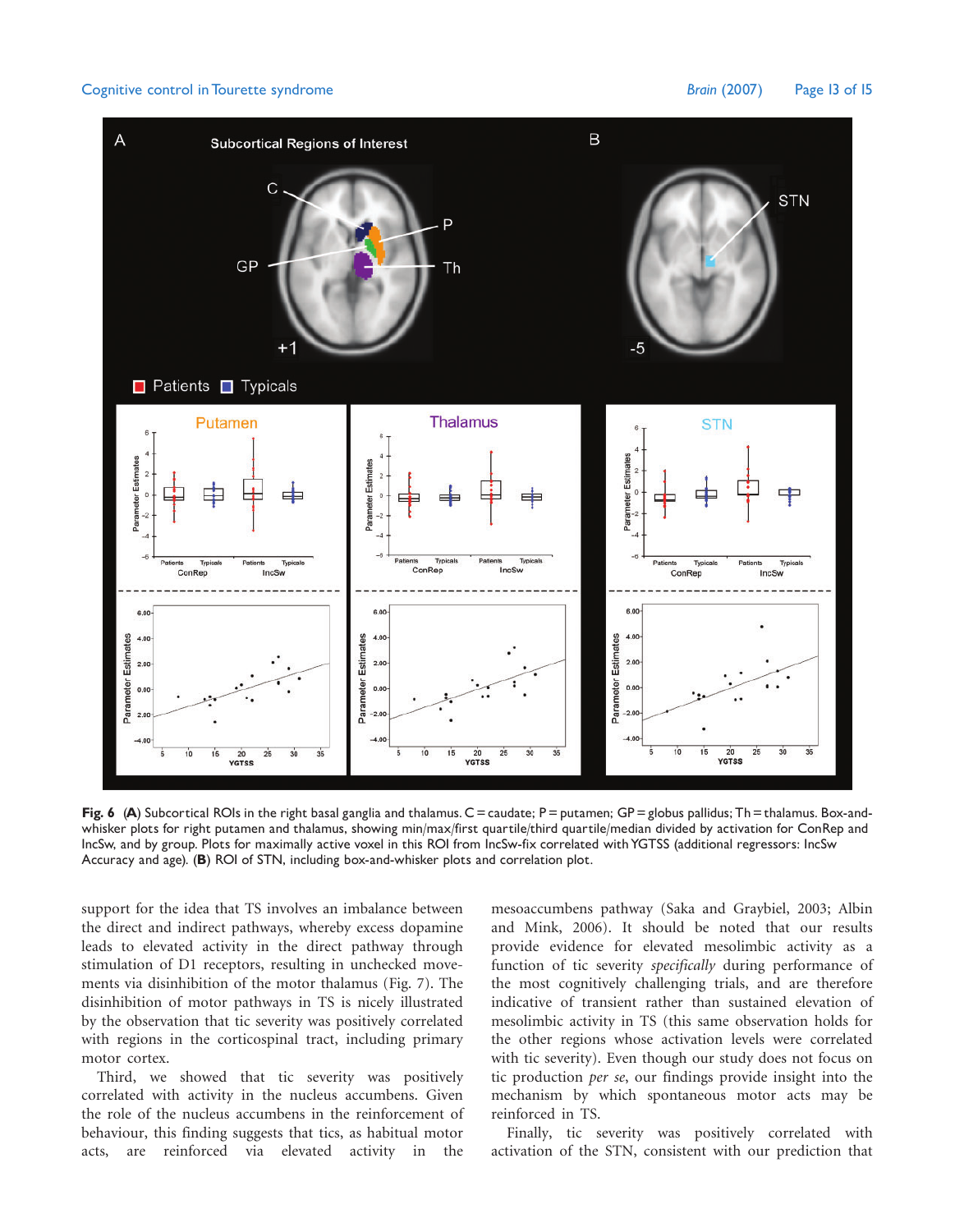#### Page 14 of 15 Brain (2007) C. L. Baym et al.



Fig. 7 Model of CSTC pathways affected in TS. Neural circuitry showing dopaminergic, GABAergic and glutamatergic pathways through the basal ganglia. The current study supports the hypothesis that patients exhibit increased activity in the direct pathway as well as increased compensatory activation of the hyperdirect pathway (both pathways bolded).The indirect pathway is shown with dotted lines. Arrows indicate excitatory connections and circles indicate inhibitory connections.

children with TS would engage the hyperdirect pathway from cortex to the STN, which would downregulate activity in the thalamus via the inhibition of the globus pallidus interna. Activation of this hyperdirect pathway would help to compensate for the disinhibition of the thalamus caused by an imbalance of activity between the direct and indirect pathways—i.e. excessive direct pathway activation (Fig. 7). It is known that dopamine stimulates D2 receptors, which leads to inhibition of the STN via the indirect pathway, and therefore to the facilitation of movement. Given that we observed elevated activity in dopamine-producing nuclei in TS, we might have predicted lower STN activation in patients than typicals, as a result of reduced activity in the indirect pathway. The fact that we observed greater STN activation in patients with more severe tics suggests that a compensatory mechanism is at work.

## **Conclusion**

Children with TS must exert a conscious effort to suppress their involuntary thoughts and actions; the need to monitor and control themselves throughout the day can lead to poor performance in school. In future research, it will be critical to examine the relationships between TS, OCD and ADHD, all of which are frontostriatal disorders that affect cognitive control (e.g. Vaidya et al., 2005; Penades et al., 2006), and that can occur together or separately. Additionally, it is important to broaden the scope of research to include a larger population of children with tic disorders who do not meet criteria for a formal diagnosis of TS. It would be most helpful to be able to determine whether a child who is exhibiting tics is likely to develop TS. In this way, behavioural interventions targeting younger children could help to improve the long-term prognosis of those who are likely to experience persistent tics.

## Supplementary material

Supplementary material is available at *Brain* online.

## Acknowledgements

This study was supported by a Merck Scholarship in the Biology of Developmental Disorders. Additional support for Blythe A. Corbett was provided by a mentored clinical research award NIMH K08 MH072958. We thank J. Pinter, MD for clinical referrals, M. Souza, S. Donohue and R. Libove for assistance with data collection and analysis, D. Galik for participant recruitment, C. Wendelken for contribution to the experimental design and analysis code, F. Sharp for collaboration on a larger Tourette syndrome project, and M. D'Esposito, B. Voytek, R.Cools and R. Ivry for helpful feedback. Funding to pay the Open Access publication charges for this article was provided by a John Merck Scholarship in the Biology of Developmental Disabilities in Children.

#### **References**

- Abelson JF, Kwan KY, O'Roak BJ, Baek DY, Stillman AA, Morgan TM, et al. Sequence variants in SLITRK1 are associated with Tourette's syndrome. Science 2005; 310: 317–2.
- Abidin R. The parenting stress index. Lutz, FL: Psychological Assessment Resources: Inc.; 1995.
- Achenbach TM, Rescorla, LA. Manual For the ASEBA school-age forms and profiles: an integrated system of multi-informant assessment. Burlington, VT: University of Vermont, Research Center for Children, Youth, & Families; 2001.
- Albin RL, Mink JW. Recent advances in Tourette syndrome research. Trends Neurosci 2006; 29: 175–82.
- APA. Diagnostic and statistical manual of mental disorder. 4th edn., Washington, DC: American Psychiatric Association; 1994.
- Aron AR, Behrens TE, Smith S, Frank MJ, Poldrack RA. Triangulating a cognitive control network using diffusion-weighted magnetic resonance imaging (MRI) and functional MRI. J Neurosci 2007; 27: 3743–52.
- Aron AR, Poldrack RA. Cortical and subcortical contributions to Stop signal response inhibition: role of the subthalamic nucleus. J Neurosci 2006; 26: 2424–33.
- Aron AR, Shohamy D, Clark J, Myers C, Gluck MA, Poldrack RA. Human midbrain sensitivity to cognitive feedback and uncertainty during classification learning. J Neurophys 2004; 92: 1144–1152.
- Baxter LR, Guze BA. eds. Neuroimaging. New York, NY: Marcel Dekker; 1992.
- Bloch MH, Leckman JF, Zhu H, Peterson BS. Caudate volumes in childhood predict symptom severity in adults with Tourette syndrome. Neurology 2005; 65: 1253–8.
- Bohlhalter S, Goldfine A, Matteson S, Garraux G, Hanakawa T, Kansaku K, et al. Neural correlates of tic generation in Tourette syndrome: an event-related functional MRI study. Brain 2006; 129: 2029–37.
- Bornstein RA, Baker GB. Neuropsychological performance and urinary phenylethylamine in Tourette's syndrome. J Neuropsychiatry Clin Neurosci 1991; 3: 417–21.
- Brett M, Anton JL, Valabregue R, Poline JB. Region of interest analysis using an SPM toolbox. In 8th International Conference on Functional Mapping of the Human Brain, 2002, Sendai, Japan.
- Burgund ED, Kang HC, Kelly JE, Buckner RL, Snyder AZ, Petersen SE, et al. The feasibility of a common stereotactic space for children and adults in fMRI studies of development. NeuroImage 2002; 17: 184–200.
- Butler T, Stern E, Silbersweig D. Functional neuroimaging of Tourette syndrome: advances and future directions. Adv Neurol 2006; 99: 115–29.